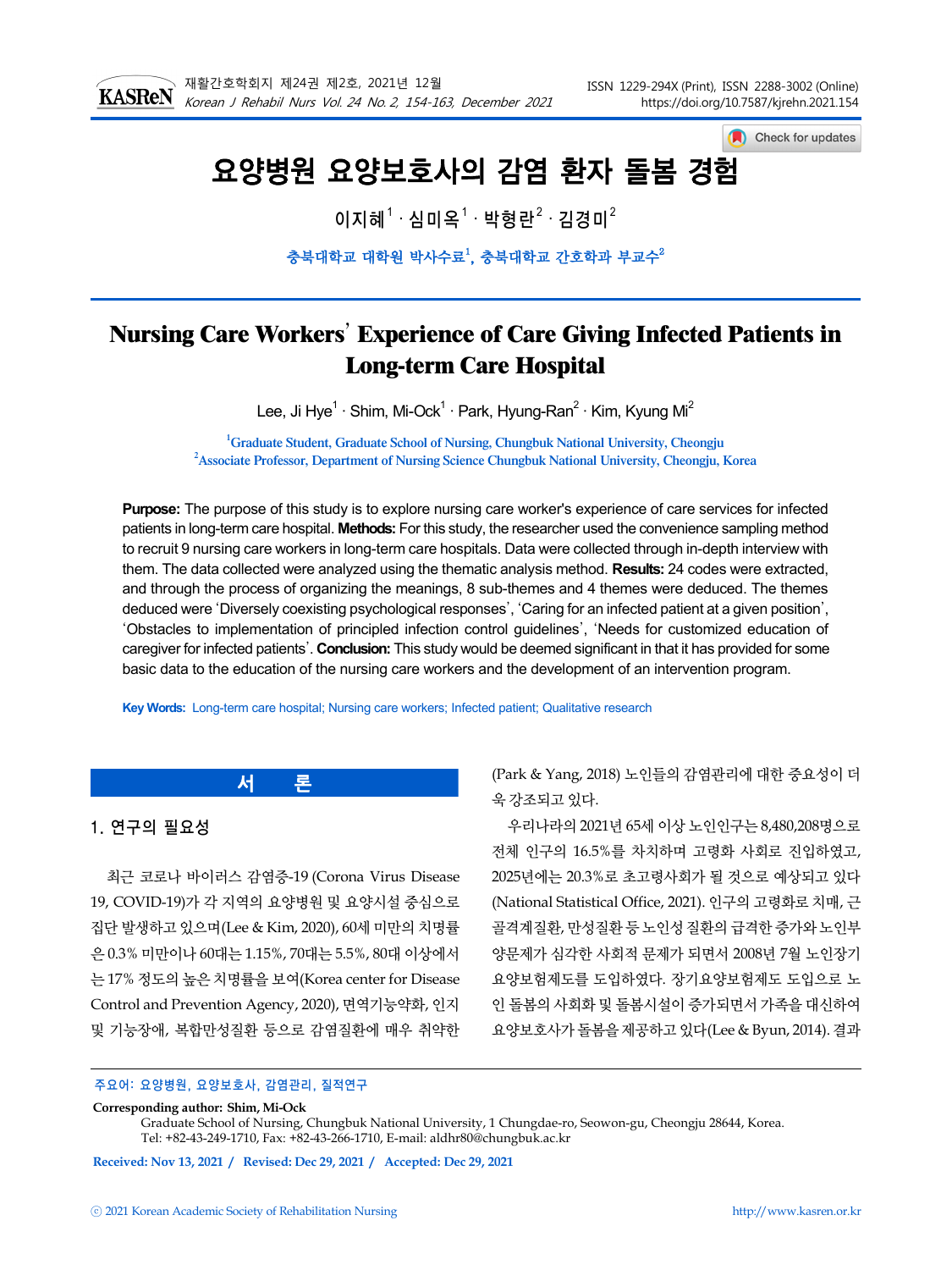적으로 요양병원의 수요도 증가하여 요양병원은 2010년 867 개에서 2020년 1,582개로 10년 만에 2배 가까이 증가하였다 (Health Insurance Review & Assessment Service, 2021).

요양병원은 다양한 환자들이 일정한 공간에서 집단으로 상 주하고 있으며, 노인이나 만성질환자는 건강한 성인에 비해 면 역력이 저하된 상태로 전염병 발생 시 집단 전파 가능성이 높고 감염될 경우 심각한 합병증으로 진행될 수 있다(Kim, Jeong, Kim, & So, 2018). 요양병원 입원 도중 발생한 주요 합병증은 폐렴이 31.5%로 가장 많았고, 요로계 감염이 15.3%, 패혈증이 7.0%, 기타 감염증이 12.0%로 조사되었다(Kim et al., 2009). 요양병원 대상의 MRSA 보균 실태와 감염관리 실태조사 결과 에서는 종합병원 수준의 높은 향균제 내성률을 나타내었지만, 감염 관리 프로그램 및 감염 예방조치는 매우 미흡한 것(Kim, 2015)으로 보고되었다. 또한, 감염관리 업무를 수행할 전담인 력과 교육의 기회도 많이 부족하였고, 감염관리 활동 면에서는 감염감시와 손씻기 수행률이 낮게 나타났고 이에 대한 중요도 역시 낮은 것으로 나타났다(Kim & Park, 2017).

의료법 시행규칙 제 43조에 의하면 2021년 6월 30일부터 종 합병원 및 100개 이상의 병상을 갖춘 병원은 감염관리위원회 및 감염관리실을 설치하도록 명시하고 있다. 그러나 실제 요양 병원의 감염관리는 간호부장 혹은 수간호사 등이 겸직하고 있 으며, 감염관리위원회 및 감염관리실의 활동 역시 초기 단계 (Kim & Park, 2017)로 보고되었다.

요양보호사는 노인을 대상으로 체위변경, 식사보조, 개인위 생 도움 등의 높은 신체적 접촉으로 감염에 취약한 노인대상자 에게 병원체 전파의 매개자가 될 가능성이 높으므로(Oh & Song, 2019) 요양보호사가 돌봄 제공 시 감염관리 지침을 준 수하는 것이 매우 중요하다(Lee & Kim, 2020). 감염의 위험으 로부터 안전한 환경조성을 위해서 요양보호사의 감염 환자 돌 봄의 실태 파악이 요구되지만 감염관리는 대부분 전문 의료 인 력인 간호사나 의사에게 초점이 맞추어져 있다(Kim & Park, 2016).

감염관리는 대상자의 곁에서 직접 지원 서비스를 제공하는 인력의 역할이 중요(Kim & Park, 2016)함에도 불구하고 요 양보호사 대상의 감염 관련 연구는 주로 요양병원 요양보호 사의 피부감염에 대한 인식 및 감염관리 수행(Yang & Kweon, 2014), 장기요양시설 요양보호사의 감염관리수행에 영향을 미 치는 요인(Kim & Park, 2016), 요양보호사의 감염관리 수행도 관련 요인(Hong & Song, 2021) 등으로 대부분 요양보호사의 감염관리 이행에 영향을 주는 몇 가지 변수를 파악하기 위한 양 적 조사연구였다. 이러한 연구들에서 요양보호사의 감염관리

수행도에 영향을 미치는 요인으로는 지식, 교육수준, 건강상태. 중요성 인식도(Lee & Kim, 2020)라고 보고되었다. 그러나 지 금까지 요양보호사 대상 감염관리 교육 프로그램은 부족하며, 요양보호사의 감염관리 정도를 파악할 수 있는 실태조사도 미 비한 실정이다(Lee & Kim, 2020). 요양보호사의 감염관리 중 재 및 교육 프로그램 개발을 위해서는 요양보호사의 감염 환자 돌봄 경험을 총체적으로 파악하는 것이 선행되어야 한다. 현재 까지 요양보호사의 관점으로 감염 환자 돌봄 경험을 이해하고 파악하는 연구는 없는 실정으로 소그룹 요양보호사 대상의 심 층면담을 통한 의미 있는 활동 도출이 필요(Lee & Kim, 2020) 할 것이며, 이를 통해 양질의 돌봄서비스 제공을 위한 심층적이 고 통합적인 접근이 가능할 것이다.

주제분석은 질적연구의 기초가 되는 방법으로 질적연구 분 석의 핵심기술을 제공하며, 간단하고 유연한 분석을 통해 많은 자료에서 경험의 본질적 특징을 도출하는데 유용하다(Braun & Clarke, 2006). 이에 본 연구는 주제분석의 방법으로 요양병 원 요양보호사의 감염 환자 돌봄 경험을 파악하여 향후 요양병 원 요양보호사의 감염교육 및 중재 프로그램의 기초자료를 제 공하고자 한다.

## 2. 연구목적

본 연구는 요양병원에서 근무하는 요양보호사의 감염 환자 돌봄의 경험을 심층적으로 이해하고 파악하여 향후 요양병원 요양보호사의 감염교육 및 중재 프로그램의 기초자료 제공을 목적으로 한다.

## **연구방법**

#### 1. 연구설계

본 연구는 요양병원에서 근무하는 요양보호사를 대상으로 감염 환자 돌봄 경험을 이해하기 위해 주제분석 방법을 적용한 질적연구이다.

#### 2. 연구참여자

본 연구참여자는 국내 C도 3개 요양병원에 근무하는 요양보 호사를 대상으로 감염 환자 돌봄 경험을 충실하게 표현할 수 있 도록 1년 이상 근무한 요양보호사를 대상으로 하였다. 목적적 표집으로 시작하여 자료가 포화상태에 도달할 때까지 편의 추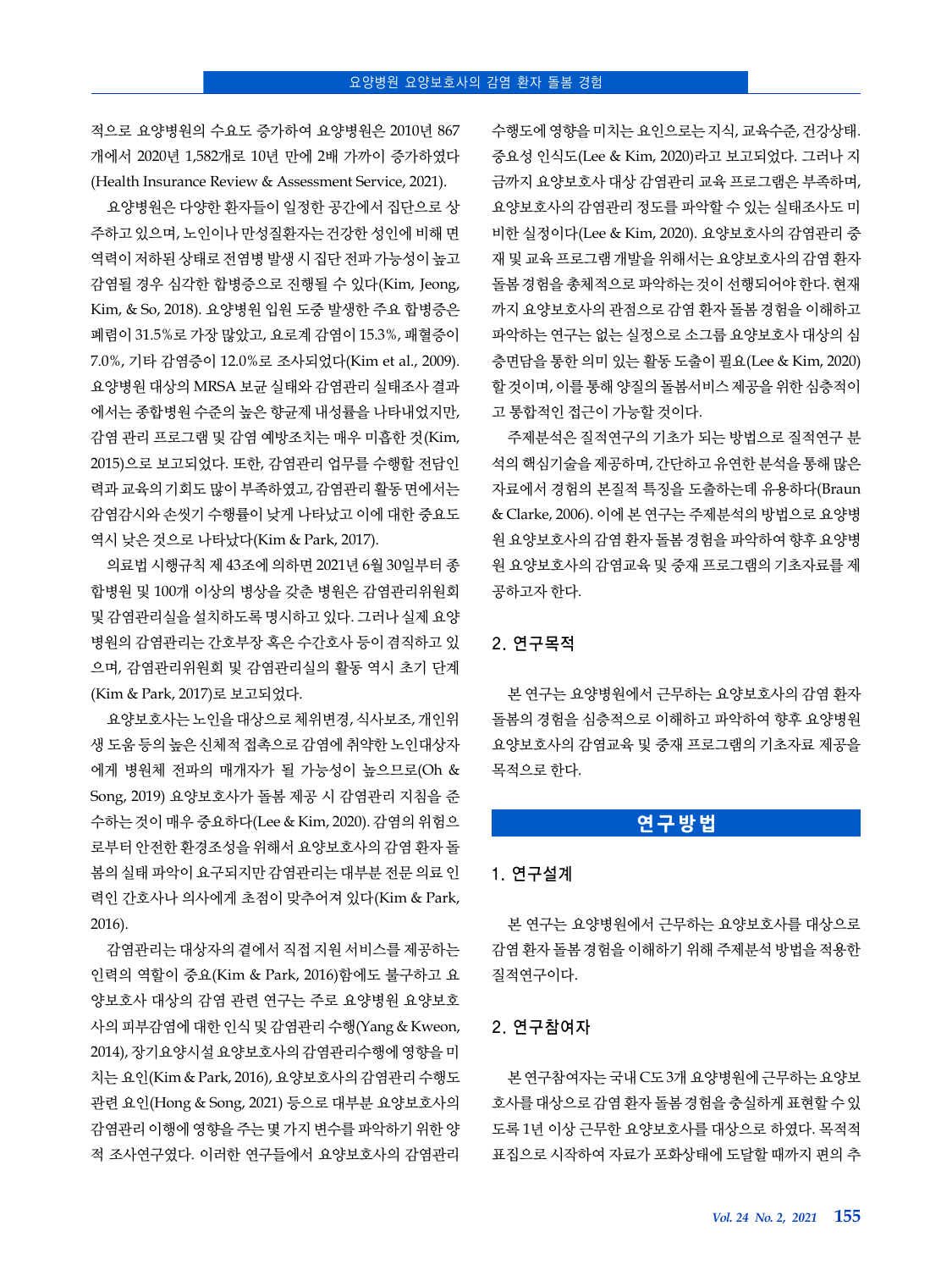| P              | Gender | Age | Years of experience<br>as caregiver | Number of<br>caring patients | Experience of infection<br>control education |
|----------------|--------|-----|-------------------------------------|------------------------------|----------------------------------------------|
| P1             | Female | 50  |                                     | 6                            | Yes                                          |
| P2             | Female | 47  | 8                                   | 8                            | Yes                                          |
| P <sub>3</sub> | Female | 58  | 12                                  | $\mathbf{1}$                 | Yes                                          |
| P <sub>4</sub> | Female | 55  | $\overline{4}$                      | 6                            | Yes                                          |
| P <sub>5</sub> | Female | 58  | 8                                   | 10                           | Yes                                          |
| P <sub>6</sub> | Female | 67  | 18                                  | 12                           | N <sub>o</sub>                               |
| P7             | Female | 68  | 3                                   | 11                           | Yes                                          |
| P <sub>8</sub> | Female | 67  | 8                                   | 12                           | N <sub>o</sub>                               |
| P9             | Female | 62  | 3                                   | 12                           | No                                           |

**Table 1.** Characteristics of the Participants

출방법을 적용하여 총 9명의 요양보호사를 대상으로 하였다. 참여자의 평균 연령은 59세로 50대와 60대가 각각 44%로 많았 으며, 모두 여성이었다. 근무경력은 2년에서 18년 범위로 평균 7.3년이었으며, 1인당 돌봄 환자 수는 1명에서 12명까지 범위 로 다양하게 나타났다. 감염관리교육 경험 유무는 6명(67%)에 서 교육 경험이 있다고 답하였다(Table 1).

#### 3. 자료수집

본 연구의 자료수집을 위해 C도에 위치한 3개의 요양병원 간호부를 방문하여 협조를 구하였다. 간호부에 연구목적과 내 용을 설명한 후, 연구목적에 부합되는 요양보호사를 소개받았 다. 자발적 참여 의사를 밝힌 참여자를 대상으로 연구참여 동의 서를 작성한 후, 연구자가 직접 개별 심층면담을 진행하였다. 동의서에는 자료는 연구의 목적으로만 사용되고 비밀이 보장 되며, 원하는 경우 언제든 연구참여를 중단할 수 있음과 참여 철회로 인한 어떠한 불이익도 없음을 명시하였다.

자료수집기간은 2019년 7월 7일부터 8월 25일까지였고, 면 담 장소는 참여자가 편안한 분위기에서 면담할 수 있도록 방해 를 받지 않는 조용한 회의실이나 휴게실에서 진행하였다. 요양 보호사의 감염 환자 돌봄 경험 도출을 위한 주요 질문은 '요양 보호사로서 감염 환자 돌봄의 경험은 무엇입니까?'로 반구조 화 된 추가 질문을 통해 면담을 진행하였다. 추가 질문 내용은 '요양보호사에게 감염 환자의 돌봄은 어떤 의미입니까?', '감 염 환자 돌봄에 영향을 주는 요인은 무엇입니까?', '감염 환자 돌봄의 어려움은 무엇입니까?'이었으며 참여자의 반응을 반영 하며 질문을 추가하였다. 참여자의 진술을 경청하며 풍부한 경 험이 도출될 수 있도록 하였고 면담 횟수는 1인당 1~2회였으며 면담시간은 30~80분이었다. 면담 내용은 참여자의 동의하에

디지털 기기를 사용하여 녹음하였고, 면담 후 연구자 2인이 직 접 녹음 내용을 필사하였다. 필사를 마친 후 연구자 2인이 모든 내용을 여러 차례 반복하여 숙독하며 더 이상 새로운 내용이 발 견되지 않는 포화상태에 도달할 때까지 면담을 진행하였다. 면 담하면서 연구자는 참여자의 반응이나 중요한 내용 등을 메모 하였고, 면담을 마친 후 면담일지를 작성하여 면담 관련 느낌과 생각을 정리하였다. 연구참여 후 준비한 소정의 사례품으로 연 구참여에 대한 감사의 마음을 전하였다.

## 4. 연구의 질 확보

본 연구는 Lincoln과 Guba (1985)가 제시한 신뢰성(Credibility), 전이가능성(Transferrability), 감사가능성(Auditability), 확인가능성(Confirmability)의 기준을 적용하여 연구 의 질을 확보하였다.

연구자는 본 연구를 위해 대학원 박사과정에서 질적연구방 법론을 수강하였고, 수차례 질적연구 학술대회에 참가하면서 질적연구의 지식을 습득하고 통찰을 넓히기 위해 노력하였다. 자료수집과정에서 참여자가 자신의 경험을 편안한 상태에서 충분히 표현할 수 있도록 면담 장소와 시간을 조정하였다. 참여 자의 진술을 경청하며 현장 메모를 통해 참여자의 비언어적 표 현이나 분위기를 기록하여 참여자 경험의 이해를 도왔다. 최종 분석 내용을 참여자 2인을 선정하여 검토함으로써 참여자의 경험과 분석 내용이 일치하는지 확인하는 과정을 통해 신뢰성 을 높였다. 본 연구의 전이가능성을 충족하기 위하여 자료가 포화상태에 도달할 때까지 자료를 수집하였고, 연구에 참여하 지 않은 요양보호사를 선정하여 연구결과가 자신들의 경험과 일치하는지 확인하였다. 연구의 감사가능성을 위해 모든 자료 는 연구자들이 직접 자료를 수집하고 분석하였고, 간호학과 교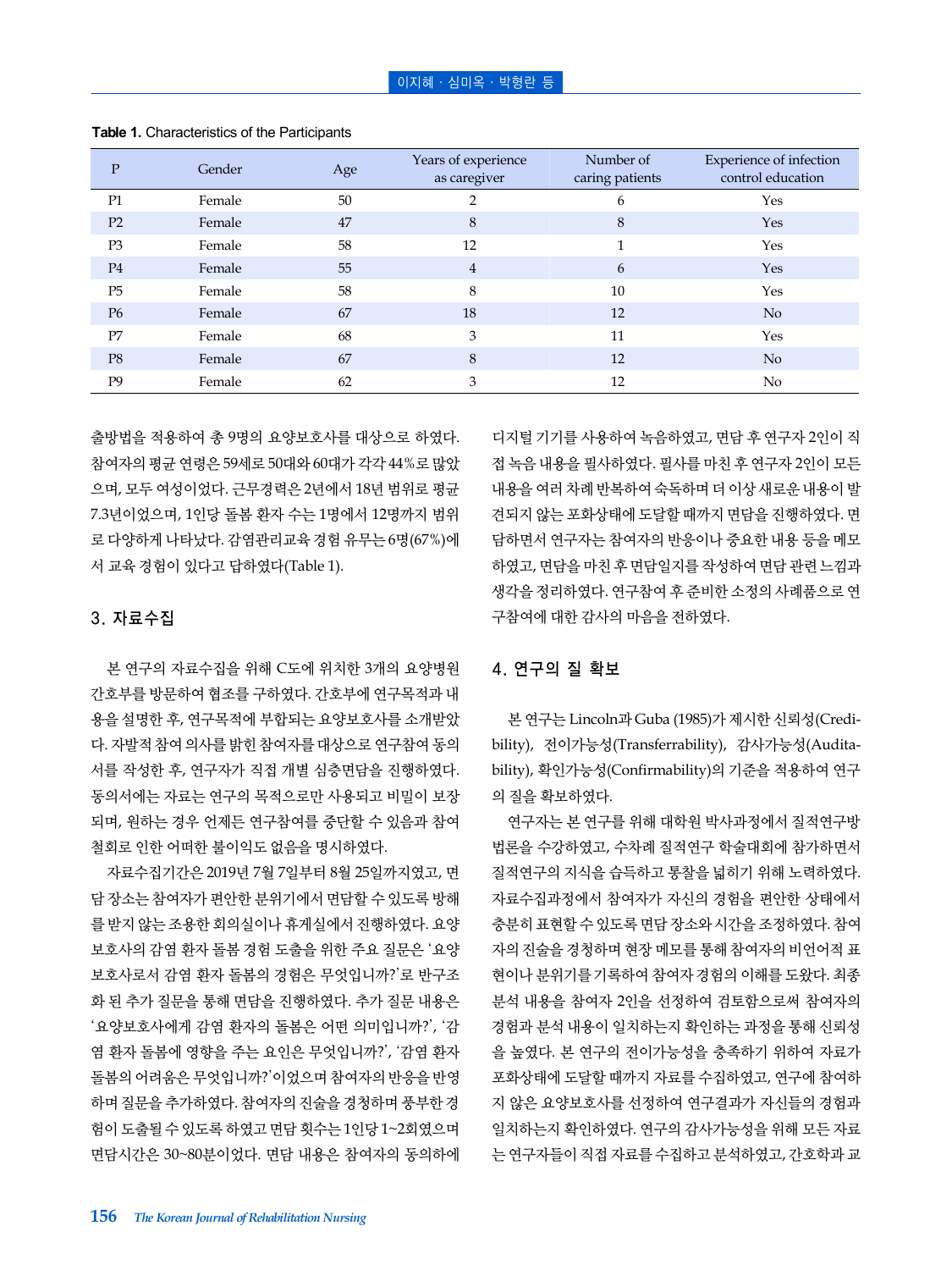수 2인에게 자문을 구하고 논의하는 과정을 거쳤다. 연구의 확 인가능성을 위해 연구자들은 연구 과정 동안 기존의 지식이나 선입견을 끊임없이 괄호치기하여 참여자의 경험을 기술하기 위해 노력하였다.

## 5. 자료분석

본 연구는 Braun과 Clarke (2019)의 6단계 주제분석방법을 적용하여 분석하였다. 첫 번째, 자료와 친숙해지기 단계에서 연구자가 자료를 직접 필사하고 반복하여 숙독하면서 떠오르 는 생각을 메모하였다. 두 번째, 초기코드 생성하기 단계에서 전체 자료에서 체계적으로 코드를 발견하며 관련성 있는 코드 끼리 분류하는 과정을 거쳤다. 세 번째, 주제 찾기 단계에서 코 드 간의 관련성을 찾아 잠재적 주제를 발견하고 정리하였다. 네 번째, 생성된 주제 확인하기 단계에서 추출된 코드와 발견한 주제 사이의 관련성을 확인하고 주제 지도 그리기를 진행하였

**Table 2.** Essence of Experience, Themes and Sub-themes

다. 다섯 번째, 주제 정의와 명명하기 단계에서 지속적으로 각 주제의 정련을 위한 분석을 진행하였고, 각 주제를 명확히 정의 하고 명명하였다. 여섯 번째, 보고서 작성하기 단계에서 본 연 구의 분석을 지지할 문헌과 생생한 인용구를 선정하며 보고서 를 작성하였다.

## **연구결과**

본 연구의 참여자로부터 얻은 원자료를 바탕으로 주제분석 방법을 통해 분석한 결과 총 287개의 의미 있는 진술이 추출되 었고, 의미 있는 진술을 통합하여 24개의 의미 구성을 하였다. 의미를 조직하고 통합하는 과정에서 8개의 하위주제와 4개의 주제가 도출되었다. 4개의 주제는 '다양하게 공존하는 심리적 반응', '주어진 위치에서 감염 환자 돌봄을 수행', '원칙적 감염 관리 지침 수행의 걸림돌', '요양보호사 맞춤형 감염 환자 돌봄 교육요구'로 나타났다(Table 2).

| Theme                                                                | Subtheme                                                        | Code                                                                                                                                                                                                                                                                        |
|----------------------------------------------------------------------|-----------------------------------------------------------------|-----------------------------------------------------------------------------------------------------------------------------------------------------------------------------------------------------------------------------------------------------------------------------|
| Diversely<br>coexisting<br>psychological                             | Careful consideration<br>of the infected<br>patients            | · Wish for keeping subjects' health<br>· Wish for protection of herself and her family members<br>· Caution for no transmission of the infectious disease to others                                                                                                         |
| responses                                                            | Negative emotion of<br>caring the infected<br>patients          | · Distancing herself from the essential nursing and protecting activities<br>· Fear of the highly infective skin disease<br>· Fear of herself as medium of the infection<br>· Discomfort of others' perception of herself as a medium                                       |
| Caring for an<br>infected patient<br>at a given                      | Performing the<br>hygienic management<br>in their own ways      | · Perceiving the care-giving of the infectious disease patients as important<br>· Making thorough efforts for her own hygienic management                                                                                                                                   |
| position                                                             | Acting as a passive<br>deliverer                                | · Regarding the instant communication with the nurses as the care-givers'<br>important roles<br>· Regarding the care-givers as passive assistants                                                                                                                           |
| Obstacles to<br>implementation<br>of principled<br>infection control | <b>External conditions</b><br>impeding caring                   | Omitted roles due to the limited time<br>· Infection management facilities/environments not adequate<br>· Different and confusing work guidelines among the institutions<br>· Limited information about the infectious patients                                             |
| guidelines                                                           | Difficulty of wearing<br>the individual<br>protection equipment | · Ignorance of the ground for wearing the individual protection equipment<br>· Hesitating to wear the protection equipment, being cautious of patient's mood<br>· Cautious of using the protection equipment for its purchasing cost<br>· Poor sensitivity due to long care |
| Needs for<br>customized                                              | Uncertain ground for<br>the infected patients                   | · The contents of the education forgotten over time<br>· Incorrect knowledge of the infectious diseases                                                                                                                                                                     |
| education of<br>caregiver for<br>infected patients                   | Desire for a customized<br>education for infected<br>patients   | · The education data on poster or sticker would be helpful to the implementation<br>of the above measures.<br>· Some standardized guidelines are required<br>· Repeated education would be helpful                                                                          |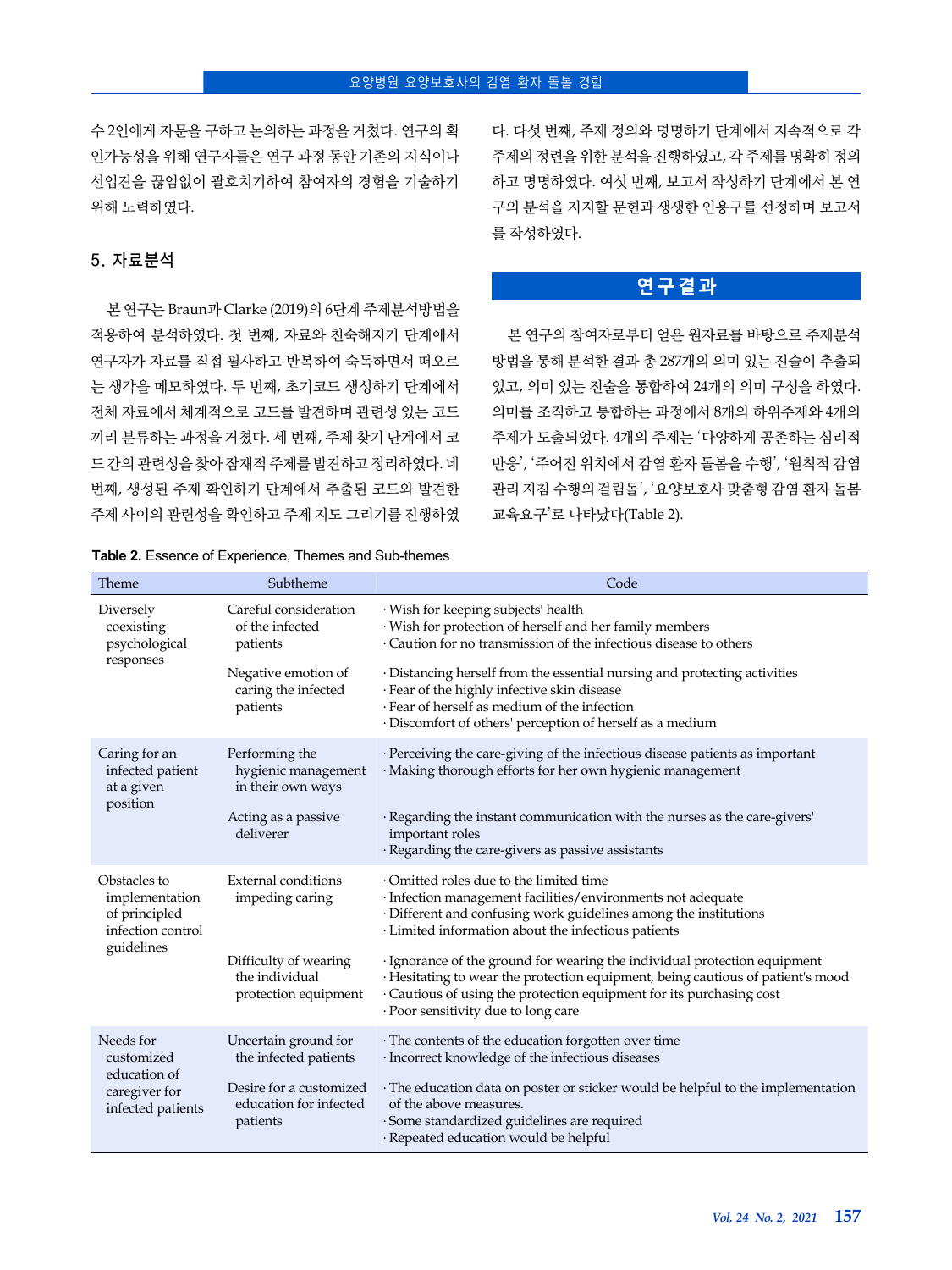#### 주제 1. 다양하게 공존하는 심리적 반응

첫 번째 주제는 '다양하게 공존하는 심리적 반응'으로, 참여 자들은 요양보호사로서 요양보호를 받는 대상자들의 감염관 리에 직면하면, 주의를 기울이는 마음을 가짐과 동시에 걱정이 나 두려움의 부정적 감정도 함께 갖게 된다고 하였다.

#### **1)** 감염 환자를 고려하는 주의 깊은 마음가짐

참여자들은 요양보호 대상자들의 돌봄에 직면하면 경각심 을 갖고 돌본다고 하였다. 그러한 주의를 기울이는 마음은 참 여자들이 돌보는 대상자의 건강뿐만 아니라 함께 요양보호를 받는 대상자, 그리고 참여자 자신과 가족들의 건강 지킴까지 확 대되는 마음이었다.

환자들을 위해서도 그렇고, 나를 위해서도 그렇고. 환 자들을 위해서도 그런 건... 아주 철두철미하게 해요. 서로 병균에 옮기고 저기하고 그러면 안 되잖아. 환자들은 면 역력이 약하기 때문에, 다 우리가 잘해야 되지.(참여자 H) 그게 가장... 가족한테 옮길까봐... 첫째는 그게 제일 중 요하고... 자신도 물론 중요하지만, 특히 그런거 위해 조심 하는 거죠.(참여자 D)

감염관리를 하는 이유가 환자들, 여러분들 계시잖아 요. 그러니까, 어... 주변의 환자들도 생각하고, (중략) 그 렇지. 요양병원이니까. 나와 댕기는 환자도 있고, 공기도 그렇고. 여러 환자들한테 혹시 감염되면은 안되잖아요. (참여자 B)

#### **2)** 감염 환자 돌봄으로 동반되는 부정적 감정

참여자들은 감염관리에 각별한 관심을 기울이면서도, 동시 에 감염병의 전파력으로 인한 두려움이나 걱정으로 요양보호 대상자와 물리적 거리를 두게 되는 경험도 나타났다. 또한, 대상 자와의 관계뿐만 아니라 함께 근무하는 직원으로부터 불쾌한 느 낌을 전달받기도 하며 부정적 정서를 경험하는 것으로 나타났다.

나도 그전에 독감 걸린 어르신을 봤어요... 근데...안 보 고 싶었어요... 솔직히... 안 보고 싶었는데... (중략) 처음에 는 보호자한테 내가 그랬어요. 진짜 계속 옆에 있으면은 같 이 따라서 걸릴 것 같아가지고, 식사할 때 가서 도와 드리 고, 닦을 때 가서 도와드리고, 난(병실) 밖에 많이 있어도 되냐고 물었요... 아예 밖에...(참여자 E)

피부요. 네. 피부가 제일 무서워요. (중략) 가려운 그거.

그거 막, 어우, 내가 경험해 봤다구요. 간병사들도 몇이 전 염되가지고. 그래서 나는 억수로 소독 쎄게 했어요. 네. 겁 이 나가지고. 그래, 그거 무섭잖아요.(참여자 A)

우리가 나가고 벽 만지면 OO병원에서 난리가 나. 그러 니깐 어떤 때는 우리도 무슨 벌레 같은 느낌 있잖아. 우리 남들 볼 때는 저 환자와 같은 방에서 나왔기 때문에 저 간 병사도 균이 옮을 거다 이런...(참여자C)

#### 주제 2. 주어진 위치에서 감염 환자 돌봄을 수행

두 번째 주제는 '주어진 위치에서 감염환자 돌봄을 수행'으 로, 참여자들은 교육과 실무를 통해 습득한 지식과 경험을 바 탕으로 감염 환자를 돌보는 것은 위생관리를 철저하게 수행하 는 것으로 생각하며 나름대로의 위생관리를 수행하고 있었다. 감염관리의 주체는 간호사로 인식하며, 요양보호사는 간호사 에게 대상자의 상태를 전달하고 보조적 역할을 하는 피동적인 조력자로 받아들이고 있었다.

#### **1)** 나름대로의 위생관리를 수행함

참여자들은 감염병 대상자들에게 요양보호를 제공하는 것 을 자신의 역할로 받아들이며, 감염 환자에 대한 거부감이 있어 도 주의하면서 해야 하는 중요한 역할이라고 표현하였다. 특히 위생관리는 교육과 경험을 바탕으로 요양보호사 각자의 생각 에 가장 철저하다고 여겨지는 방식으로 수행하고 있었다.

우리가 해야 될 일이기 때문에 우리가 조심하면서 하 지. 안 들어갈 수가 없는 거니까. 그 환자를 케어 해야 되니 까.(참여자 G)

경험도... 오래하고 나면은 요령이 생겨요. 요령도 생기 고... 아! 이런 환자도 있구나. 이 사람은 이렇게 해야 되겠 다... 그래.(참여자 B)

누가 가르쳐 준게 아니라, 내가 일을 하면서 내 방법대 로 수행하는 뭐 그냥 내 최대한... 그냥 깨끗이 해주는 거지 뭐... 거기 나온 것처럼은 안 하고 그냥 이 정도면 깨끗할거 야... 이런 생각하고(참여자 E)

#### **2)** 피동적 전달자로 역할 함

감염 환자 돌봄에서 요양보호사는 간호사와 대상자 사이의 피동적 전달자로 생각하고 있었다. 감염관리의 주체는 간호사 이며 대상자 상태 변화의 신속한 보고와 보조가 요양보호사의 중요한 역할이라고 인식하고 있었다.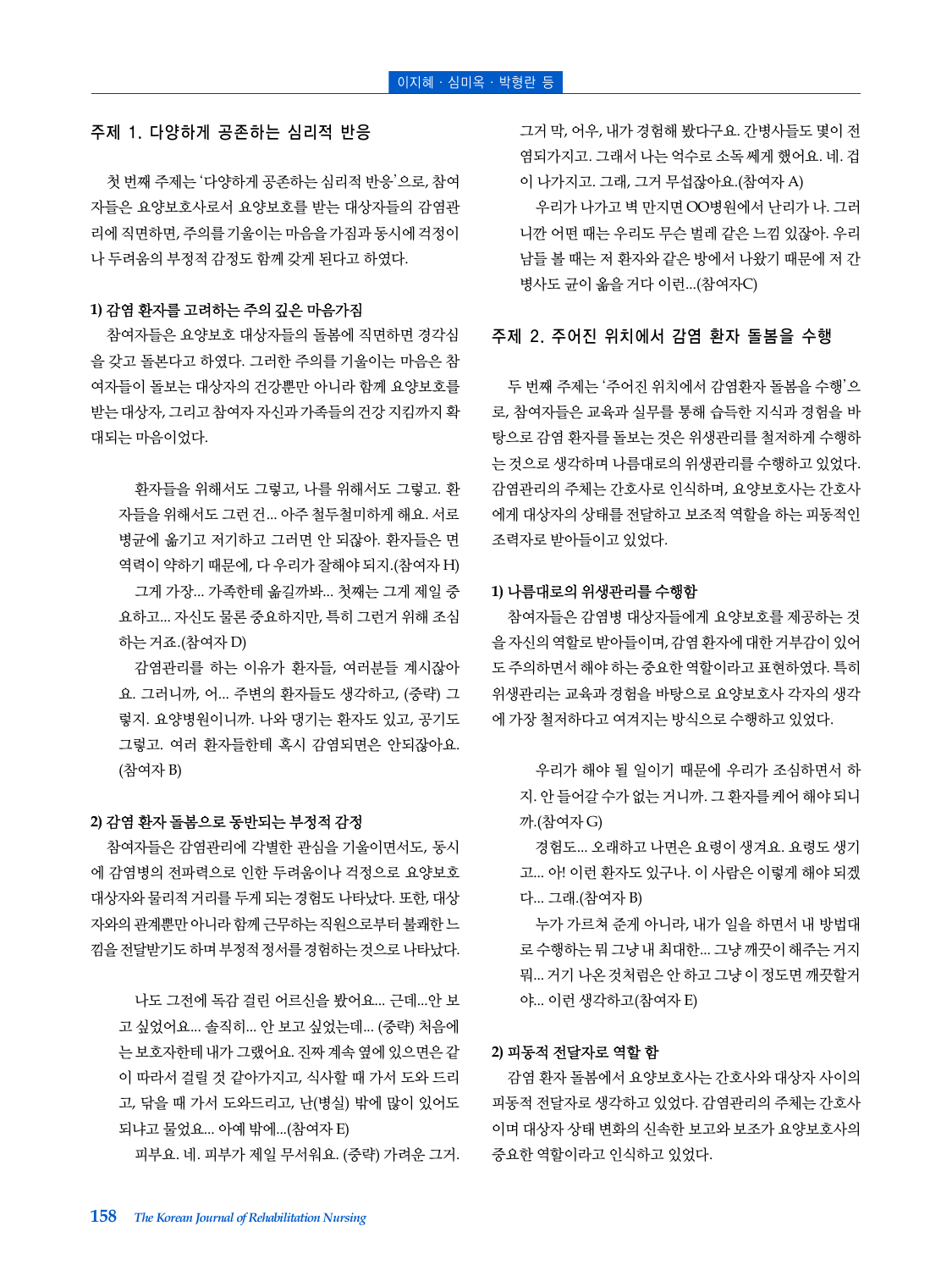간호사 선생님한테 얘기하죠. 요만한 거 하나라도. 뭐, 속이 미식거린다던가, 어지럽다던가, 어디가 가렵다던가, 이러면은 우리가 대처할게 아니라 일단 간호사 선생님한 테 얘기를 해야 해요.(참여자 C)

조심하는 거 외에는... (간호사) 선생님들이 또 알아서 하시는거라. 저희는 그런 거를 해드리는 부분이라. 저희 가 그런 걸 치료하고 그런 사람이 아니라. 그냥 간호사한 테 얘기하는거지요... 이 분이 어떤데... 어떻게 하면 좋겠 냐고.(참여자 D)

## 주제 3. 원칙적 감염관리 지침 수행의 걸림돌

세 번째 주제는 '원칙적 감염관리 지침 수행의 걸림돌'로 참 여자들은 감염 환자 돌봄에서 시간적, 환경적 제약으로 원칙적 감염관리 지침 이행의 어려움이 있었고 개인보호구 착용의 부 정확한 근거와 보호구 사용 시 고려하게 되는 대상자의 기분은 원칙적 감염관리 지침 이행의 장애가 되고 있었다.

#### **1)** 돌봄을 방해하는 외부조건

참여자들은 돌봄 행위에서 다양한 제약을 경험하고 있었 다. 바쁜 업무나 시간적 한계로 수행 과정을 축소하였고, 병실 마다 구비 되지 않은 세면대 등 부족한 시설로 손씻기 수행에 어려움을 나타내었다. 근무기관마다 차이가 있는 감염 환자 돌봄 기준과 감염 환자에 대한 부족한 정보도 돌봄의 장애 요 인이었다.

바로 병실에 수돗가가 있는 것도 아니고. 따로 떨어져 있다 보니까. (중략) 매일 돌아다니는 환자 분들, 치매 환 자 있다 보니까 병실을 자주 못 비워요. 그러니까 빨리하 고 나와야 하는 입장이니까 이렇게 손씻기를 뭐, 막 시키 는 대로 저희가 이제 못하고 있죠.(참여자 F)

그거(기관에서의 기준)는 뭐 다 틀려요. 우리들도 같 이 있어두, 다 틀려요. (소독용 락스를) 한 5일 쓸 때도 있 고, 3일 쓸 때도 있고... 이렇게 해가지고 그것(희석)도 대 충하는 거지.(참여자 E)

안 알려주는 경우도 있어요. 그렇죠. 우리가 꼬치꼬치, 나는 묻는 편이고. 내가. 약 봉지를 펴서, 아, 이 할머니가 무슨 약을 먹고 있구나. 내가 조심 하지. (중략) 감염관리 가 아무래도 미흡하고 조금 그런 부분이, 좀 그런 거는 요 양사들한테도 조금 그런 거는 알려줘야 할 것 같애.(참여 자 G)

#### **2)** 개인보호구 착용의 어려움

참여자들은 감염 환자를 돌보면서 개인보호구 착용에 대한 정확한 근거보다 자신의 경험이나 판단에 따르고 있었다. 원 칙적으로 개인보호구를 착용하는 경우 대상자가 느끼게 될 불 쾌감 등의 감정을 고려하여 착용을 망설이거나 생략하기도 하 였다. 빈번한 개인보호구 사용으로 대상자에게 발생 되는 비 용도 요양보호사가 고려하는 부분으로 낭비하는 직원으로 낙 인찍힐 것을 걱정하며 사용량을 조절하고 있었다. 오랜 시간 지속적으로 동일한 대상자를 돌보는 과정에서 대상자와 환경 에 익숙하게 되어 민감성 감소로 착용을 생략하는 경우도 있 었다.

마스크를 언제 사용하냐면, 왜 대변 같은 경우 심하게 막 그랬을 때. 그때는 역하니까 할 때도 있어요. 그런데 거 의 안 하죠.(참여자 F)

비니루(비닐) 장갑 끼고, 혹시 모르니깐 마스크 하라고 하는데 마스크는 잘... 그 환자가 기분 나빠 할까봐 마스크 까지는 잘 안 써... (중략) 환자 앞에서 쓰고 있으면 기분 나 빠할 것도 같고. 어떤 분들은 (의식이) 정상적인 사람한테 뭐 할 때 마다 안 해. 미안햐.(참여자 C)

그 가족들이, 장갑을 많이 쓰는 거 얘기하는 거. (중략) 많이 쓰면 많이 쓴다고 뭐라 해... (중략) 간호사들도 좀 아 껴서 쓰라고 우리가 뭐 막 쓰는 것처럼... 우리가 막 쓰겠어 요?(참여자 G)

변이 한 사람 보는 것도 아니고. 여럿이 볼 수도 있잖아 요. 그럴 때는, 네. 힘들고. 좀 비위 약하고 하면은 힘들어 요. 그래서 그렇게 착용할 때도 있고. 요새는 근무 오래 하 니까 자연스러워졌어요. 그것도 안 해요.(참여자 B)

#### 주제 4. 요양보호사 맞춤형 감염 환자 돌봄 교육 요구

네 번째 주제는 '요양보호사 맞춤형 감염 환자 돌봄 교육요 구'로 참여자들은 바쁜 일상으로 교육 내용이 잊혀짐을 경험하 며 감염 환자 돌봄의 근거에 대해 자신 없는 모습을 보였다. 참 여자들은 감염 환자 돌봄에서 반복적이고 현실에 맞는 교육이 필요하다고 표현하였다.

#### **1)** 감염 환자에 대한 불확실한 근거

참여자들은 시간이 경과하면서 바쁜 일상으로 교육 내용이 잊혀진다고 하며, 감염 환자 돌봄에 대한 불확실한 지식을 나타 냈다. 또한, 제한된 정보로 환자의 질병을 짐작하여 감염 환자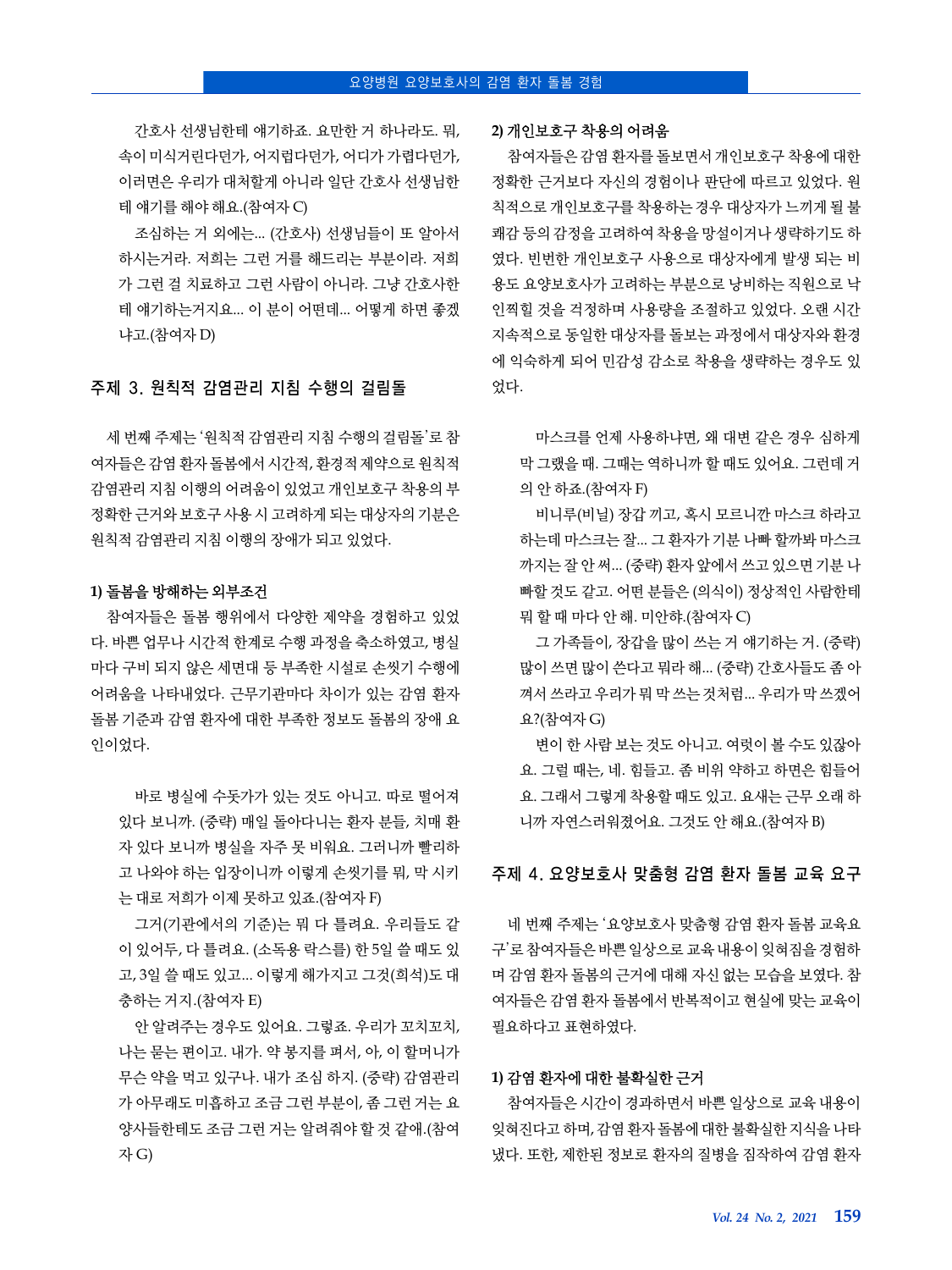돌봄을 수행하고 있었다.

감염에 대해서, 하, 생각도 어슴프레하네. (중략) 위생 그거 하고, 기저귀 분리를 잘하고서, 손 소독도 잘하고 이 래 교육이 많아요. 그런데 감염 그것도 한 것 같기도 한데, 어슴프레해서.(참여자 B)

뭐, 한 번 VRE 할머니 내가 봤지만, 한 번에 그게 탁 되 는게 아니라 몸속에 조금씩 조금씩 쌓이는 거에요. 쌓이 다 보니깐 그게 인제 밖으로 배출이 되다 보니까 빨리 그 게 나을 수 없는 그런 저기가 되나 봐요.(참여자 C)

#### **2)** 눈높이에 맞는 감염 환자 돌봄 교육을 원함

참여자들은 익숙해진 업무와 희미해진 기억으로 수행을 간 과할 때마다 돌봄 시 쉽게 노출되는 포스터 등 부착물 형태의 교육자료는 지식을 상기하고 실행하는데 도움을 준다고 하였 다. 요양보호사는 감염 환자 돌봄에서 개인이나 기관마다 다른 수행방식과 잊혀지는 교육내용을 보완하는 매뉴얼 등 표준화 된 지침의 필요성을 표현하였다. 요양보호사를 대상으로 실시 하는 반복적이고 정기적인 교육은 감염 환자 돌봄에 많은 도움 이 된다고 하였다.

이렇게 해 놓으면 왔다 갔다 할 때마다 보더래도 깜빡 할 때 다시 한 번 머리에 새겨 지고. (중략) 그러면 그렇게 잊어버려지고 보면 생각나고. (중략) 아이고 해야지. 이렇 게 되는 거지. 오며다니며 보고 그런게 좋은 거 같아요.(참 여자 H)

환자에 대해서 이런 환자는 뭐, 어떻게 해야 된다, 그런 게 매뉴얼 같은 게 쫙 있으면 우리가 그걸 항상 숙지하면, 하고, 이런데 있는 사람들은 항상 그런데 관심이 많거든 요.(참여자 G)

자꾸 얘기해 주니깐 해야 되겠다. 해야지, 해야지. 머릿 속에 생각하면 세뇌가 되는 거고. 얘기 안 해도 이 환자는 이런 환자다 하고. 특히 나한테 옮으면 안 되니깐 철저히 해야지 하는데도 자꾸 얘기해주면 세뇌가 되니깐 손 한 번 이라도 더 씻게 되고, 그랬죠.(참여자 C)

응급상황일 때도 보잖아요. 평소에 실습을 많이 하고 해봤으니까 저절로 몸에 배어 나오듯이, 그게 한 번 한다 고 머릿속에 넣게 되는 것이 아니거든. 익히고 잊어버리 면 또 하는 거지 1년에 2회 정도 상반기, 하반기 정도 하 면.(참여자 G)

#### **논 의**

본 연구는 요양병원 요양보호사의 감염 환자 돌봄 경험에 대 해 9명의 요양보호사를 대상으로 심층면담을 진행하여 자료를 수집한 후 주제분석의 방법을 적용하여 4개의 주제를 도출하 였다. 4개의 주제는 '다양하게 공존하는 심리적 반응', '주어진 위치에서 감염 환자 돌봄을 수행', '원칙적 감염관리 지침 수행 의 걸림돌', '요양보호사 맞춤형 감염 환자 돌봄 교육요구'로 도 출되었다. 본 장에서는 각 주제를 중심으로 논의를 진행하고자 한다.

첫 번째 주제는 '다양하게 공존하는 심리적 반응'이었다. 참 여자들은 감염 환자 돌봄에 책임감을 느끼는 동시에 자신이나 가족이 전염병에 감염되거나 자신이 전파의 매개체가 될 수 있 다는 불안과 두려움 등 다양한 부정적 감정을 경험하고 있었다. 이는 감염관리 대상자를 자신의 가족이라 생각하는 간호사의 경험과 유사하였고(Hyeon & Moon, 2020), 자신에게 균이 감 염될지 모르는 불안과 걱정을 하는 노인요양시설 요양보호사 의 경험과도 유사하였다(Heo, Kim, Jeong, & Lee, 2019). 요 양보호사는 본인의 감염으로 기관에 피해를 주는 것과 첫 번째 감염자가 되는 것에 극도의 두려움과 스트레스를 경험한다 (Kim & Han, 2021). 특히, 요양보호사는 옴 등 피부병 대상자 를 돌보는 것에 두려움과(Lee & Byun, 2014), 피부감염을 포 함한 감염관리의 중요성과 보수교육의 필요성을 높게 인식하 고 있어(Yang & Kweon, 2014) 이러한 현실이 반영된 피부감 염을 포함한 보수교육이 요구된다. 감염관리 교육의 여부와 감 염관리 중요성의 인지도가 요양보호사의 감염관리 이행에 영 향을 미치는 것으로 보고되므로(Park & Kim, 2016) 교육을 통 하여 감염병에 대한 지식과 인식을 높임으로써 부정확한 지식 으로 야기되는 불안과 두려움의 부정적 정서도 감소시킬 수 있 을 것이다. 또한, 요양보호사가 느끼는 부정적 정서는 직무소 진으로 연결될 수 있다(Lee & Um, 2017). 요양보호사의 부정 적 정서의 원인이 되는 부정확한 지식이나 선입견 등의 요인을 파악하고 감염 환자에 대한 올바른 인식의 정립으로 부정적 정 서를 감소시킬 필요가 있다. 요양보호사는 직무만족도가 높을 수록 환자 안전 행위를 잘 수행하였고(Moon & Lee, 2019), 근 무환경에 안정감을 경험할수록 감염 예방을 위한 자발적 노력 을 아끼지 않았음이 보고되었으므로(Kim & Han, 2021), 요양 보호사들의 직무만족도를 향상을 시키기 위한 노력이 필요할 것으로 사료된다.

두 번째 주제는 '주어진 위치에서 감염 환자 돌봄을 수행'으 로 나타났다. 본 연구의 참여자들은 감염 환자에게 돌봄을 제공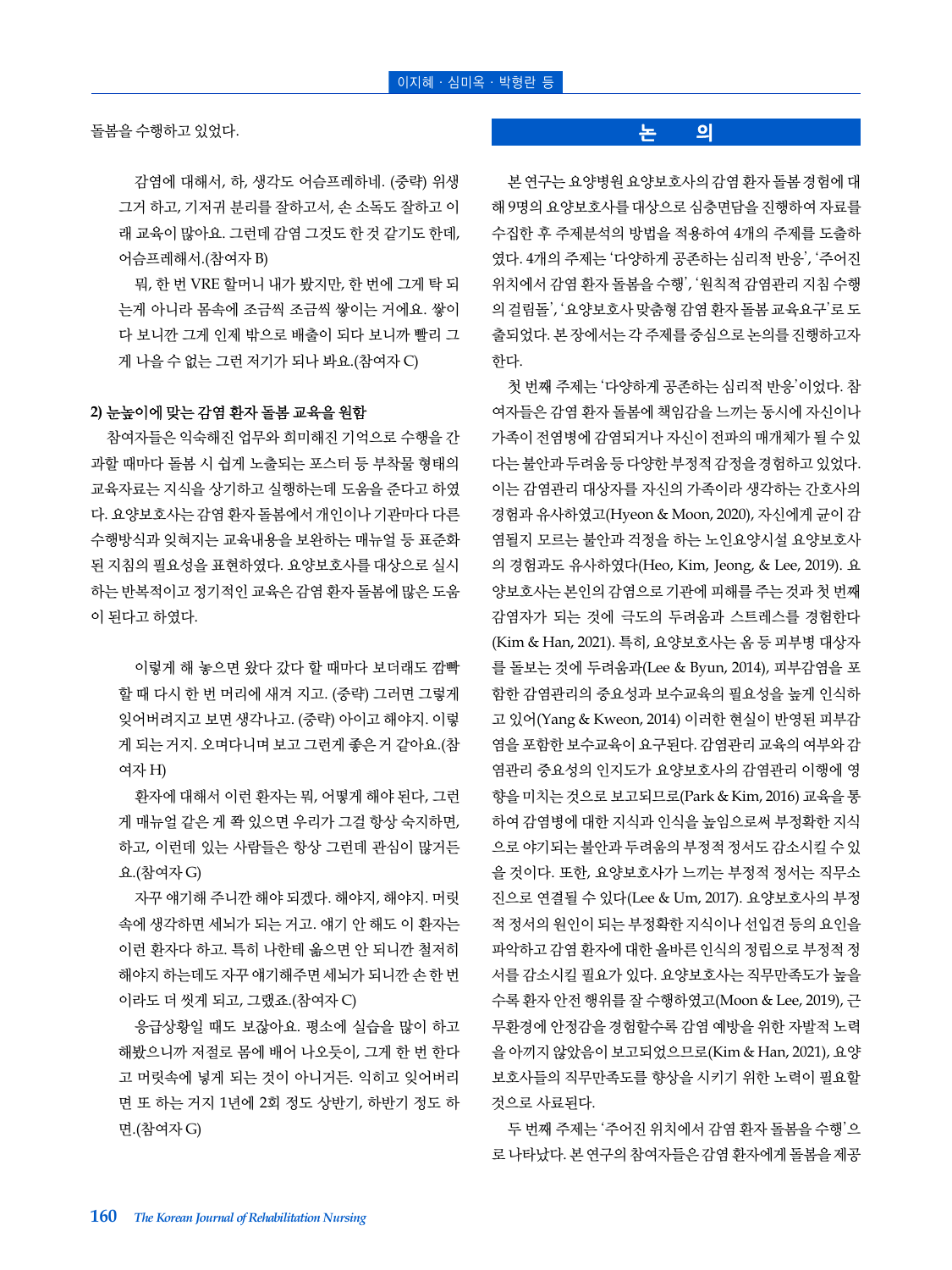하는 것을 요양보호사의 중요한 역할로 여기며 대상자의 위생 을 지켜주기 위해 노력하고 있었다. 하지만 요양보호사 각자 나 름대로의 방법들로 감염환자 돌봄을 수행하고 있었으며 명확 한 업무범위를 인지하고 있지 않았다. Kim과 Park (2016)의 연 구에서 요양보호사는 감염관리에서 높은 역할갈등을 보고 하 였으며, 이는 불명확한 업무 범위와 업무의 한계가 역할갈등의 원인이 되므로 구체적이고 명확한 업무 범위와 책임 한계의 규 정이 필요하다(Han, 2011). 요양보호사의 철저한 감염관리 지 침 이행은 대상자뿐만 아니라 요양보호사 스스로에게도 중요 하므로 요양보호사의 역할 및 직무분석을 통해 감염관리의 범 위를 파악하는 것이 요구된다(Kim & Lee, 2020). 본 연구의 참 여자들은 감염 환자 돌봄에서 자신의 역할을 피동적 조력자로 인식하고 있었다. 요양보호사는 간호사를 보조하고 지시된 일 을 하는 것을 자신을 업무로 인식하며(Han, 2011), 전문지식과 업무 자율성은 낮은 수준으로 나타났다(Lee, Kim, & Kim, 2013). 감염 환자 돌봄 관련 지식과 업무 자율성을 높이는 것은 지속적인 교육을 통해 가능할 것으로 사료 된다. 이를 위해 요 양보호사 맞춤형 감염 환자 돌봄 교육의 강화와 감염관리에 대 한 정기적인 모니터링 및 평가가 이루어진다면 요양보호사의 감염 환자와 관련된 지식과 수행도가 증가할 것으로 생각된다 (Lee, 2017).

세 번째 주제는 '원칙적 감염관리 지침 수행의 걸림돌'이었 다. 감염관리 수행은 다양한 환경적 요인으로 방해받을 수 있 는데(Sung, Kim, & Choi, 2007), 본 연구에서도 손위생을 중 요하게 인식하지만 과중한 업무량과 환경적 제약으로 감염관 리 지침 이행의 어려움이 나타났다. 이러한 결과는 과중한 업 무량과 부족한 업무시간, 제약적인 환경이 원칙적 감염관리 수 행의 장애 요인이라는(Baker et al., 2017; Hyeon & Moon, 2020) 연구결과와 일치한다. 또한, 병원마다 서로 다른 감염관 리 수행기준은 업무 혼란의 원인이 되며 '이 환자는 손씻기 잘 하세요.' '마스크만 잘 착용하세요.' 등의 단편적 지시로만 전 달받는 경우 불안감이 높아질 수 있으므로 요양보호사의 감염 관리 지침 이행을 높이기 위해서는 적절한 업무량과 환경조성 이 요구된다. 또한, 요양보호사에게 적합한 정확하고 구체적이 며 표준화된 교육자료와 지침을 공유하는 업무 프로세스의 개 선이 함께 이루어져야 할 것이다. 참여자들은 개인보호구 착용 시 불편감이나 비용을 생각하여 간소화하는 것으로 나타났다. 그리고 자신의 개인보호구 착용으로 대상자가 느끼는 기분을 살피게 되고, 오랜 시간 대상자를 돌봄으로 인해 보호구 착용에 대해 둔감해짐을 경험하고 있었다. 개인보호구 착용에 대한 인 식이 높을수록 수행도가 높게 나타나므로 대상자와 자신을 보

호하는 개인보호구 착용에 대한 구체적 지침 공유와 교육을 통 한 인식 전환으로(Kang, 2010) 개선할 필요가 있을 것이다. COVID-19 국내 발생 이후 손위생과 마스크 착용이 바이러스 전파차단에 효과적임이 나타나고 있는 상황에서 요양보호사 의 감염관리 지침 이행이 강조되고, 이는 대상자는 물론 요양보 호사 스스로에게도 중요성이 강조되고 있어(Lee & Kim, 2020) 보호구 착용의 반복적 교육이 중요성이 더욱 부각 된다. 효과적 인 감염 환자 돌봄에는 물품의 충분한 제공과 관리가 필요하며 (Heo, Kim, Jeong, & Lee, 2019), 재정 압박 또한 감염관리의 제약요인으로 재정의 안정성 유지와 감염관리의 환경적 제약 을 해결하기 위한 지원을(Hyeon & Moon, 2020) 갖추어 감염 관리 이행을 촉진하여야 할 것이다.

네 번째 주제로 요양보호사들은 '요양보호사 맞춤형 감염 환자 돌봄 교육요구'를 나타내었다. 선행연구에서도 감염 관련 지식이 높을수록 감염관리 수행도가 높은 것으로 보고하였다 (Hong & Song, 2021; Kim & Park, 2016). 요양보호기관의 형 태에 따라 시설 자체의 교육역량이 다양할 뿐만 아니라(Hong & Song, 2021) 요양보호사들은 국적과 문화에서도 차이가 있 기 때문에(Kim & Park 2016), 기준으로 활용할 수 있는 표준화 된 교육내용과 질적인 교육(Hong & Song, 2021)은 요양보호 사들이 자신감을 가지고 감염관리를 실천하는데 도움이 될 수 있을 것이다. 특히 요양보호사들은 연령과 학력의 수준이 다양 하여 교육의 참여와 이해에서도 차이가 발생되기 때문에(Kim & Park, 2016), 학습된 올바른 지식이 유지될 수 있도록 반복 학습이 도움이 될 수 있으며(Hyeon & Moon, 2020; Lee & Kim, 2020), 정기적 교육이 제공될 필요가 있다. 요양보호사들 은 장시간 환자의 옆에서 근무를 하기 때문에 언제든 정보에 접 근할 수 있는 교육자료로(Hong & Song, 2021) 소책자, 포스터 등의 시각적 자료 등의 개발은 효과적으로 사용될 수 있을 것이 다. 요양보호사의 교육요구 경험에 기초한 잘 맞추어진 교육은 감염관리 지침 이행을 효과적이며 효율적으로 수행할 수 있도 록 도울 수 있다.

본 연구는 요양보호사의 감염 환자 돌봄 경험에 대해 심층적 으로 파악하여 현실을 반영한 실질적인 요양보호사의 감염교 육 및 중재 프로그램 개발의 기초자료가 되며, 추후 요양보호사 의 감염관리 이행을 높이기 위한 행정적, 제도적 정책수립에 유용한 자료를 제공하였다는 점에 의의가 있다.

## **결론 및 제언**

본 연구는 요양병원의 요양보호사의 감염 환자 돌봄 경험을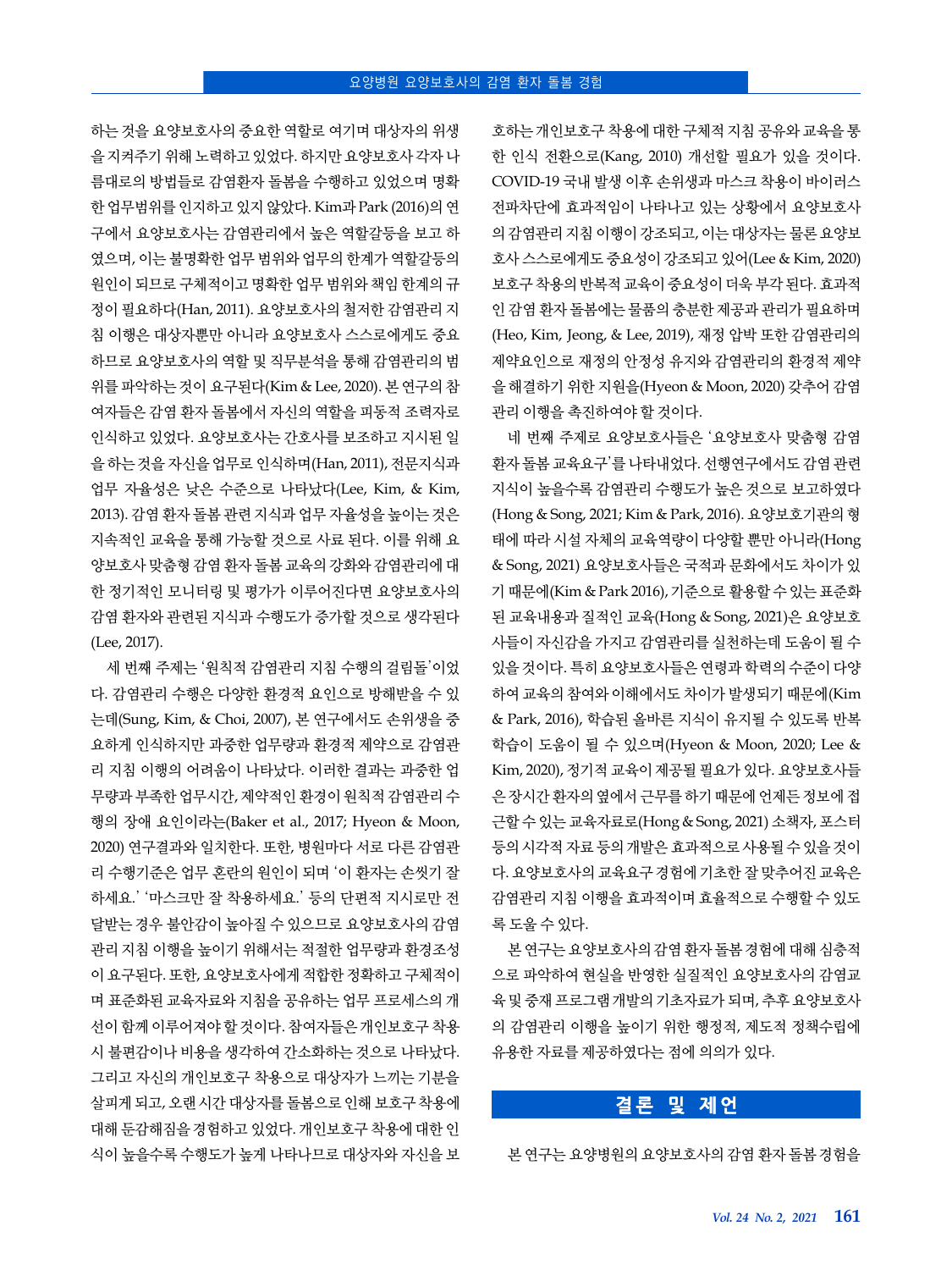주제분석의 방법으로 탐색하였다. 본 연구의 참여자는 대상자 의 건강은 물론 자신과 가족의 건강을 걱정하며 감염 환자 돌봄 행위에 주의를 기울이고 있었다. 감염병의 전파 가능성에 대한 걱정으로 대상자와 물리적 거리를 두고 싶은 마음을 경험하고 감염병에 대한 두려움과 타인의 시선에서 느껴지는 불쾌함을 느끼는 등 다양한 심리적 반응의 공존을 보였다. 요양보호사는 감염 환자 돌봄을 중요한 역할로 받아들이며 자신만의 방법으 로 철저한 위생관리를 위해 노력하고 있었다. 감염관리의 주체 는 간호사로 요양보호사는 간호사에게 보고하고 보조하는 역 할을 중요하게 생각하며 피동적 전달자로 주어진 위치에서 나 름대로의 감염 환자 돌봄을 수행하고 있었다.

시간적 한계와 환경적 제약으로 돌봄에 제약을 받고 있었고 기관마다 상이한 수행기준과 감염 환자에 대한 제한된 정보는 요양보호사의 감염 환자 돌봄 수행의 방해요인이었다. 개인보 호구 착용에 대한 지식 부족과 대상자의 기분을 고려하게 되는 마음은 요양보호사에게 원칙적 감염지침 수행의 걸림돌이었 다. 참여자들은 감염 환자 돌봄에 대한 정확한 근거에 자신없 는 모습을 보이며, 요양보호사 맞춤형 감염 환자 돌봄 교육을 원하고 있었다.

본 연구는 C도에 위치한 일개 요양병원의 요양보호사를 대 상으로 실시되었기 때문에 다양한 지역과 시설에서 근무하는 요양보호사를 대상으로 확장할 필요가 있다. 또한, 국내 COVID-19 발생 전 수집된 자료를 바탕으로 도출된 경험으로 써 현재 요양병원 요양보호사의 감염 환자 돌봄 상황과는 차이 가 있을 수 있다. 그러나 본 연구결과는 요양보호사의 감염 환 자 돌봄 경험을 심층적으로 파악하여 요양보호사만의 실재적 특성들을 도출한 것에 의의가 있으며, 요양보호사의 감염교육 및 중재 프로그램 개발의 기초자료로서 기여할 수 있을 것이다. 본 연구를 토대로 다음과 같이 제언하고자 한다.

첫째, 본 연구에서 나타난 요양보호사의 감염 환자 돌봄 경 험을 바탕으로 추후 요양보호사의 감염관리 지침 이행의 촉진 요인과 장애요인을 확인하는 양적연구를 제언한다. 둘째, 요양 보호사의 감염관리 지침 이행을 높일 수 있는 맞춤형 감염관리 교육 프로그램 및 중재 개발을 제언한다. 셋째, COVID-19 이 후 요양보호사의 감염 환자 돌봄의 인식과 수행에 대한 추후 연 구를 제언한다.

## **REFERENCES**

Barker, A. K., Brown, K., Siraj, D., Ahsan, M., Sengupta, S., & Safdar, N. (2017). Barriers and facilitators to infection control at a hospital in northern india: A qualitative study. *Antimicrobial Resistance & Infection Control, 6*(1), 35-35.

https://doi.org/10.1186/s13756-017-0189-9

- Braun, V., & Clarke, V. (2006). Using thematic analysis in psychology. *Qualitative Research in Psychology, 3*, 77-101.
- Braun, V., & Clarke, V. (2019). Reflecting on reflexive thematic analysis. *Qualitative Research in Sport, Exercise and Health, 11*(4), 589-597. https://doi.org/10.1080/2159676X.2019.1628806
- Han, J. W. (2011). A Research on the Rise of Care Worker's Professionalism. *PNU Journals of Womens Studies, 21*(2), 197-235. https://doi.org/10.22772/pnujws.21.2.201106.197

Health Insurance Review & Assessment Service. (2021). *2020 National Health Insurance Statical Yearbook*. Wonju: Author.

Heo, Y. J., Kim, J. H., Jeong, J. S., & Lee, S. J. (2019). Nurses' experience in caring for patients with infectious diseases in a hospital isolated Unit. *Journal of Korean Association for Qualitative Research, 4*, 32-39. https://doi.org/10.48000/KAQRKR.2019.4.32

Hong, K. H., & Song, H. J. (2021). Factors related to infection control performance of care workers in nursing homes. *Journal of Kyungpook Nursing Science, 25*(1), 47-55. https://doi.org/10.38083/JKNS.25.1.202102.047

Hyeon, Y. H., & Moon, K. J. (2020). Cancer care facilities nurses experience of infection control. *Journal of the Korean Academy of Fundamentals of Nursing, 27*(1), 12-28.

https://doi.org/10.7739/jkafn.2020.27.1.12

- Kang, M. Y. (2010). *A study on the performance of the management of nosocomial infection of the hospital nurses.* Unpublished master's thesis, Gongju University, Gongju.
- Kim, D. L., & Lee, M. H. (2020). Improvement of infection control system in long-term care facilities after the coronavirus disease outbreak. *Korean Journal of Occupational Health Nursing, 29*(3), 202-207. https://doi.org/10.5807/kjohn.2020.29.3.202
- Kim, J. H., & Han, S. J. (2021). A phenomenological study on the experiences of long term care facility workers during the COVID -19 pandemic. *Journal of Korean Public Health Nursing, 35*(1), 33- 46. https://doi.org/10.5932/JKPHN.2021.35.1.33
- Kim, K. J., & Park, S. W. (2016). The influencing factors on infection management behavior of health worker in long term care facilities. *Journal of Korean Academic Society of Home Health Care Nursing, 23*(2), 155-165.

https://doi.org/10.22705/jkashcn.2016.23.2.155

- Kim, O. S., Jeong, S. Y., Kim, J. Y., & So, Y. R. (2018). Status of infection control and educational needs of nurses in long term care facilities in Korea. *The Korean Journal of Rehabilitation Nursing, 21*(1), 1-11. https://doi.org/10.7587/kjrehn.2018.1
- Kim, S. Y., Kim, J. H., Yu, K. H., Kwon, K. H., Jung, S., Shin, J. H., et al. (2009). The clinical features and hospital courses of patients admitted to a geriatric hospital: Analysis of 600 registered cases. *Dementia and Neurocognitive Disorders, 8*(1), 28-36.
- Kim, Y. J. (2015). Clinical finding and antimicrobial resistance in